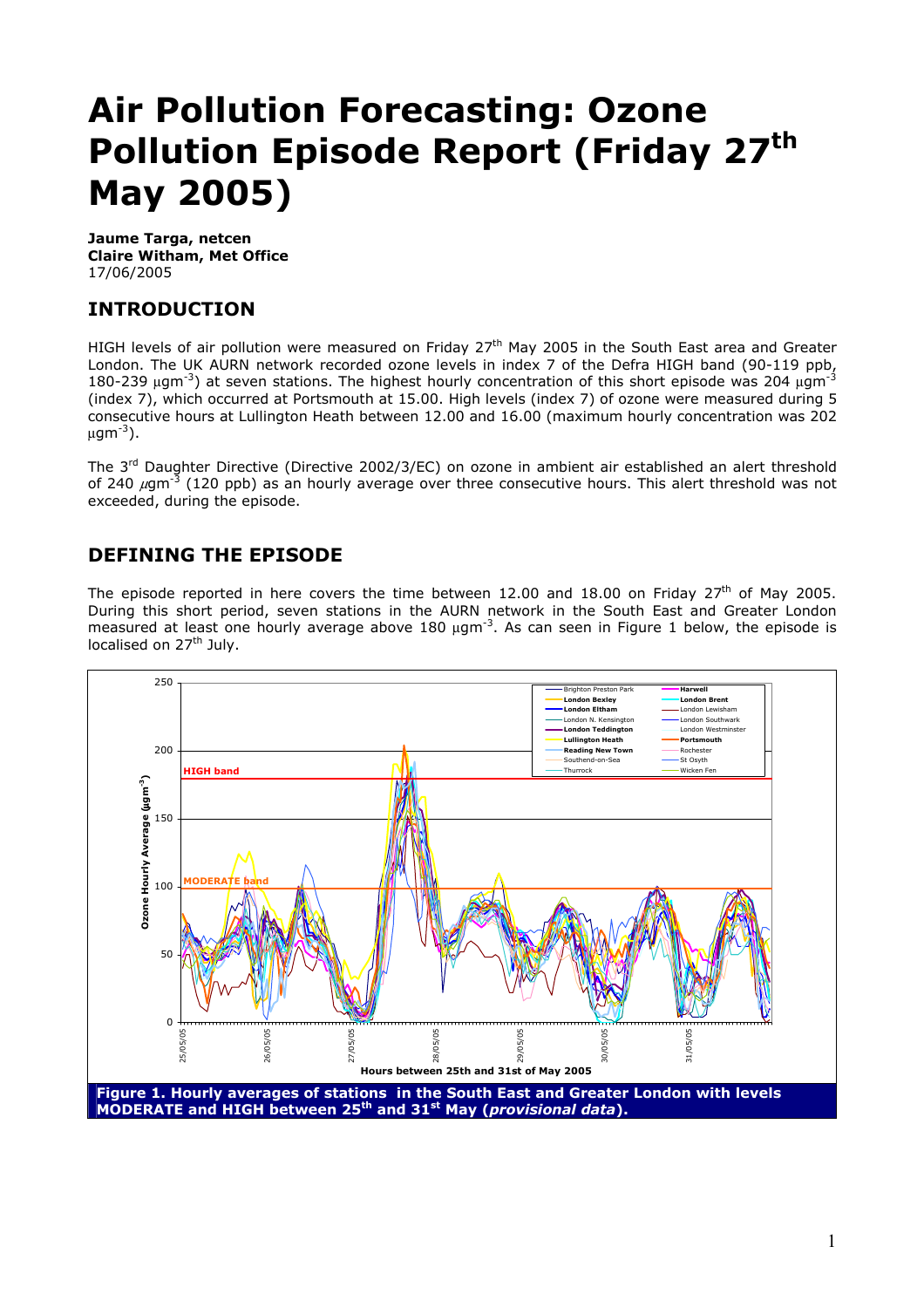## **THE OZONE EPISODE**

During the short localised event, 7 stations in the AURN National network recorded HIGH levels of ozone. The highest hourly ozone concentration measured was 204  $\mu$ gm<sup>-3</sup> (index 7), which occurred at Portsmouth at 15.00. The longest event was measured at Lullington Heath was of 5 hours with a maximum value of 202  $\mu$ gm<sup>-3</sup> (index 7). As can be seen in table 1, the following stations measured HIGH: Reading New Town, London Brent, London Teddington, London Eltham and London Bexley.

|                                      |                                      | <b>Number of</b> |               | <b>Number Maximum exceedence</b>              |
|--------------------------------------|--------------------------------------|------------------|---------------|-----------------------------------------------|
| <b>Site</b>                          | <b>Site type</b>                     | exceedences      |               | of days $\mu$ g m <sup>-3</sup> (20'C 1013mb) |
| Portsmouth                           | <b>URBAN BACKGROUND</b>              | 2                | 1             | $204*$                                        |
| Lullington Heath                     | <b>RURAL</b>                         | 5                | 1             | 202*                                          |
| <b>Reading New Town</b>              | <b>URBAN BACKGROUND</b>              | 1                | 1             | 192*                                          |
| <b>London Brent</b>                  | <b>URBAN BACKGROUND</b>              | 1                | 1             | 188*                                          |
| London Teddington                    | <b>URBAN BACKGROUND</b>              | 2                | 1             | 184*                                          |
| London Eltham                        | <b>SUBURBAN</b>                      | 1                | 1             | 182*                                          |
| <b>London Bexley</b>                 | <b>SUBURBAN</b>                      | 1                | 1             | 180*                                          |
| <b>Brighton Preston Park</b>         | <b>URBAN BACKGROUND</b>              | 0                | $\mathbf 0$   | 178                                           |
| London N. Kensington                 | <b>URBAN BACKGROUND</b>              | 0                | 0             | 176                                           |
| Thurrock                             | <b>URBAN BACKGROUND</b>              | 0                | 0             | 176                                           |
| Coventry Memorial Park               | <b>URBAN BACKGROUND</b>              | 0                | 0             | 172                                           |
| Rochester                            | <b>RURAL</b>                         | 0                | 0             | 172                                           |
| Bournemouth                          | <b>URBAN BACKGROUND</b>              | 0                | 0             | 168                                           |
| London Westminster                   | <b>URBAN BACKGROUND</b>              | 0                | 0             | 168                                           |
| Northampton                          | <b>URBAN BACKGROUND</b>              | 0                | $\mathbf 0$   | 166                                           |
| Aston Hill                           | <b>RURAL</b>                         | 0                | 0             | 158                                           |
| Wicken Fen                           | <b>RURAL</b>                         | 0                | 0             | 156                                           |
| Cwmbran                              | <b>URBAN BACKGROUND</b>              | 0                | 0             | 154                                           |
| Leamington Spa                       | <b>URBAN BACKGROUND</b>              | 0                | 0             | 152                                           |
| Leicester Centre                     | <b>URBAN CENTRE</b>                  | 0                | $\mathbf 0$   | 152                                           |
| London Lewisham                      | <b>URBAN CENTRE</b>                  | 0                | 0             | 152                                           |
| Somerton                             | <b>RURAL</b>                         | 0                | 0             | 152                                           |
| London Harlington                    | <b>AIRPORT</b>                       | 0                | 0             | 150                                           |
| Southend-on-Sea                      | <b>URBAN BACKGROUND</b>              | 0                | 0             | 150                                           |
| Birmingham Tyburn                    | URBAN BACKGROUND                     | $\Omega$         | $\mathbf 0$   | 148                                           |
| Harwell                              | <b>RURAL</b>                         | 0                | 0             | 148                                           |
| <b>Birmingham Centre</b>             | <b>URBAN CENTRE</b>                  | 0                | 0             | 146                                           |
| <b>Bristol Centre</b>                | <b>URBAN CENTRE</b>                  | 0                | $\Omega$      | 146                                           |
| London Southwark                     | <b>URBAN CENTRE</b>                  | 0                | 0             | 146                                           |
| Bottesford                           | <b>SUBURBAN</b>                      | 0                | 0             | 144                                           |
| Port Talbot                          | <b>URBAN BACKGROUND</b>              | 0                | 0             | 144                                           |
| London Haringey                      | <b>URBAN CENTRE</b>                  | 0                | 0             | 140                                           |
| Weybourne                            | <b>RURAL</b>                         | 0                | 0             | 140                                           |
| <b>Wolverhampton Centre</b>          | <b>URBAN CENTRE</b>                  | 0                | $\Omega$      | 140                                           |
| London Hackney                       | <b>URBAN CENTRE</b>                  | 0                | 0             | 138                                           |
| London Wandsworth                    | <b>URBAN CENTRE</b>                  | 0                | 0             | 136                                           |
| St Osyth                             | <b>RURAL</b>                         | 0                | 0             | 136                                           |
| Market Harborough                    | <b>RURAL</b>                         | $\mathsf 0$      | $\mathsf 0$   | 134                                           |
| Sandwell West Bromwich               | <b>URBAN BACKGROUND</b>              | $\Omega$         | 0             | 130                                           |
| Swansea                              | <b>URBAN CENTRE</b>                  | 0                | 0             | 130                                           |
| Norwich Centre                       | <b>URBAN CENTRE</b>                  | 0                | 0             | 128                                           |
| Yarner Wood                          | <b>RURAL</b>                         | 0                | 0             | 116                                           |
| Southampton Centre                   | <b>URBAN CENTRE</b>                  | 0                | $\mathbf 0$   | 110                                           |
| <b>Plymouth Centre</b>               | <b>URBAN CENTRE</b>                  | 0                | 0             | 108                                           |
| <b>High Muffles</b>                  | <b>RURAL</b>                         | 0                | 0             | 100                                           |
|                                      | <b>URBAN CENTRE</b>                  | $\mathbf 0$      | 0             | 100                                           |
| Hull Freetown                        |                                      | 0                |               |                                               |
| Lough Navar<br>Manchester Piccadilly | <b>REMOTE</b><br><b>URBAN CENTRE</b> | $\Omega$         | 0<br>$\Omega$ | 100<br>100                                    |
|                                      |                                      |                  |               |                                               |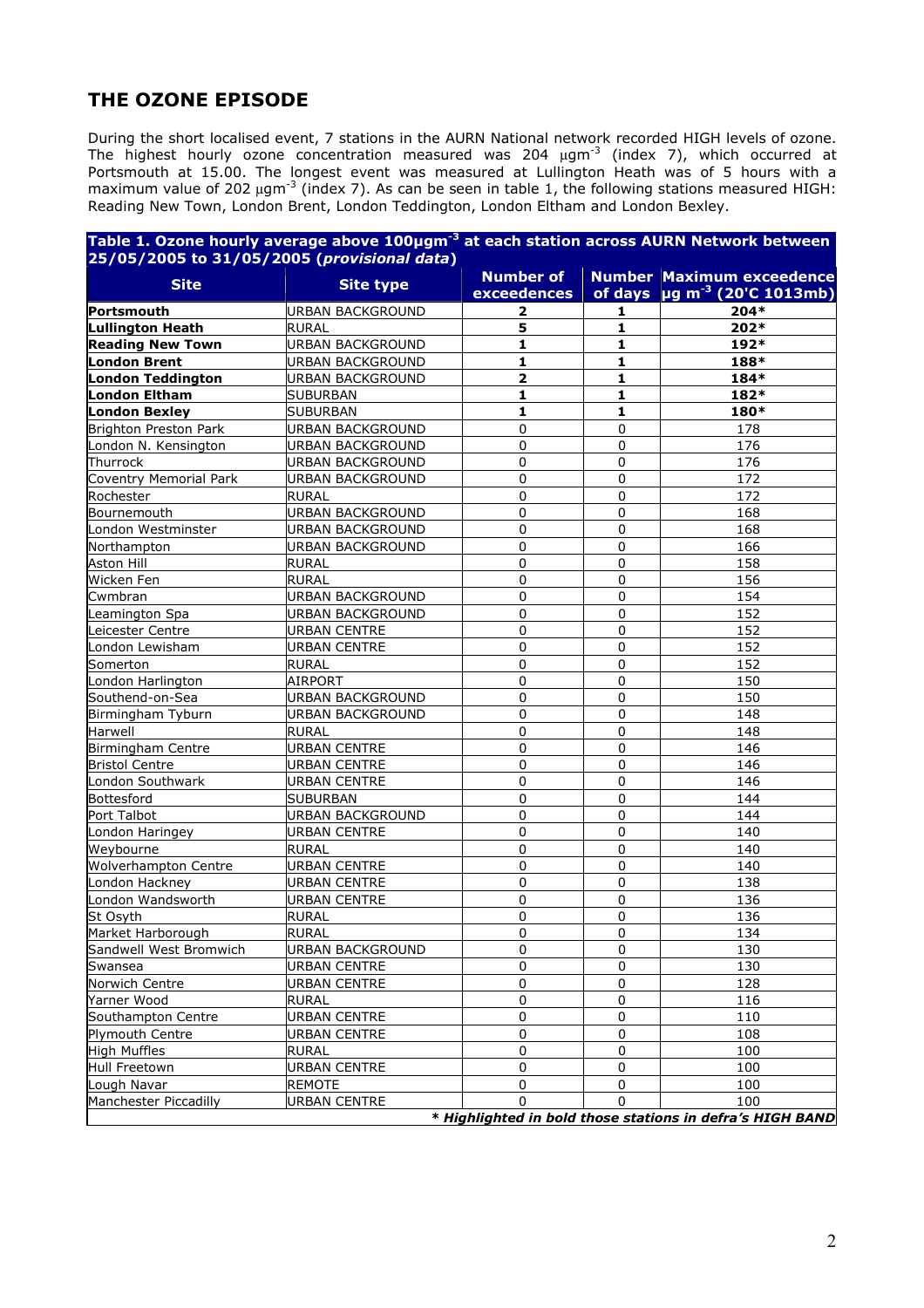## **REASONS FOR THE EPISODE**

The one-day ozone episode was characterised by rising temperatures and air masses originating over France and Northern Spain. These conditions typically result in smog episodes as the ozone precursor chemicals react in the presence of sunlight.

#### **Temperature**

During the episode, maximum temperatures reached above *35*ºC, as can been seen in figure 2. This temperature was measured in South East England. Although, the maximum temperatures before the episode reached *circa* 30ºC, HIGH levels of ozone were not measured. This is due to the influence of air masses originating over Europe and over the UK, which is discussed below.



#### **Origin of air masses**

Figure 3 shows the 96 hours airmass back-trajectories on the important day over the episode and surrounding days. It is clear that the origin of air masses over Europe had a great influence on HIGH levels measured on that day, bringing continental ozone precursors to the UK.

This origin of the air masses, in conjunction with high temperatures was the main reason for ozone levels reaching Defra's HIGH band over Greater London Urban Area and the South East.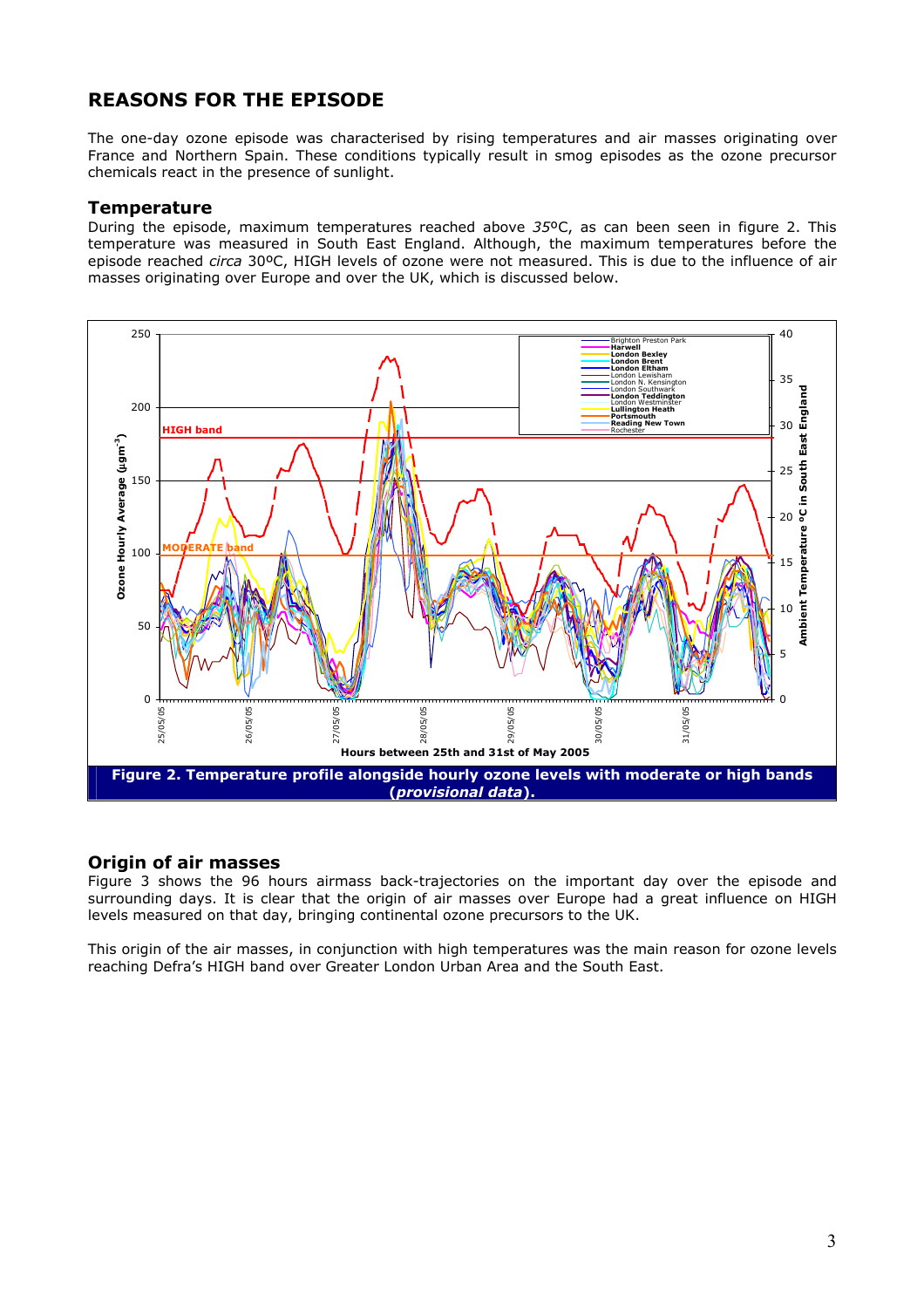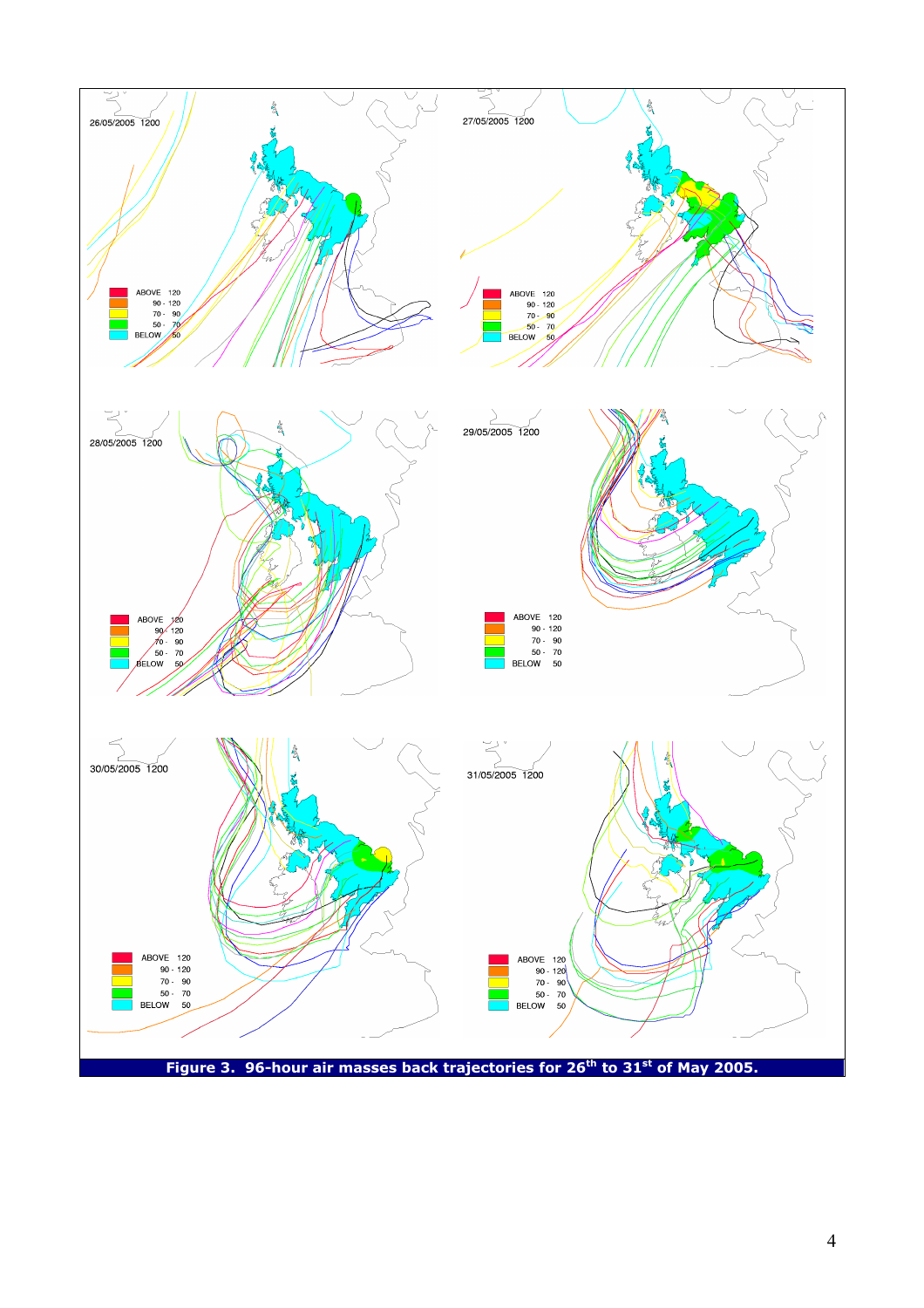# **Detailed trajectory analysis from the Met Office for 27<sup>th</sup> May 2005**

NAME particle back trajectories are calculated for representative locations using reanalysis meteorology to determine the source regions of air over the south of the UK during the 27 May 2005 ozone pollution event.

Comparison of the turbulent particle trajectory midday results to evening results shows that there was little change in the air mass source regions between these times (Fig. 4), with air coming from the continent at both instances (Fig. 5). Exeter was the only site experiencing clean air from the south west as forecast, although the turbulent trajectories show that, even here, some of the air was sourced from Western Europe (Fig. 6). The air over Portsmouth in the early evening had an increased component of clean air compared to that at midday (Fig. 7), which would explain the earlier timing of the HIGH pollution episode here compared to London.



**Figure 4: Particle back-trajectories for midday (left) and early evening (right) at Teddington demonstrating that air from both France and Spain contributed to the air mass over south-east England on 27 May 2005, allowing long transport of ozone precursors.**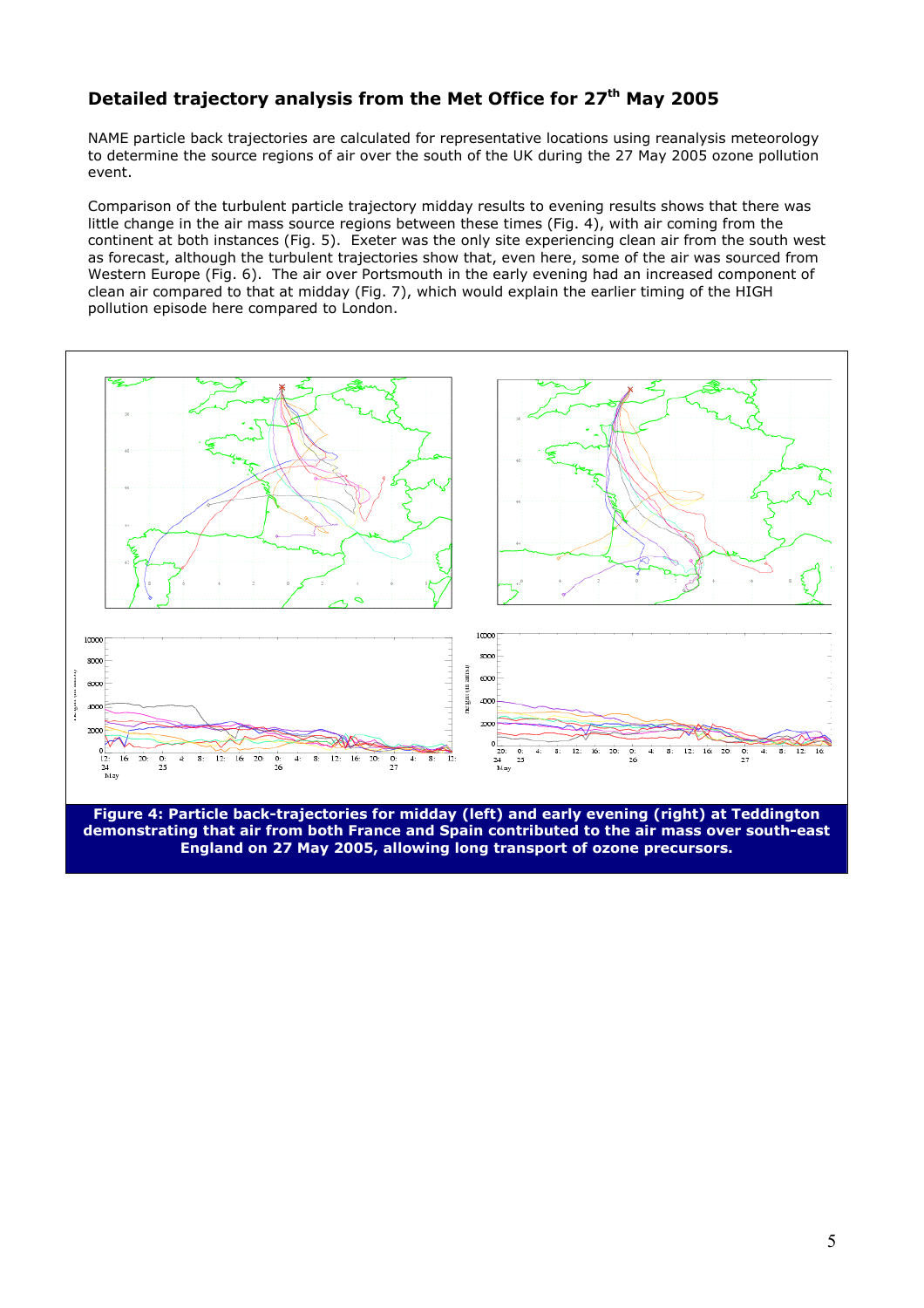



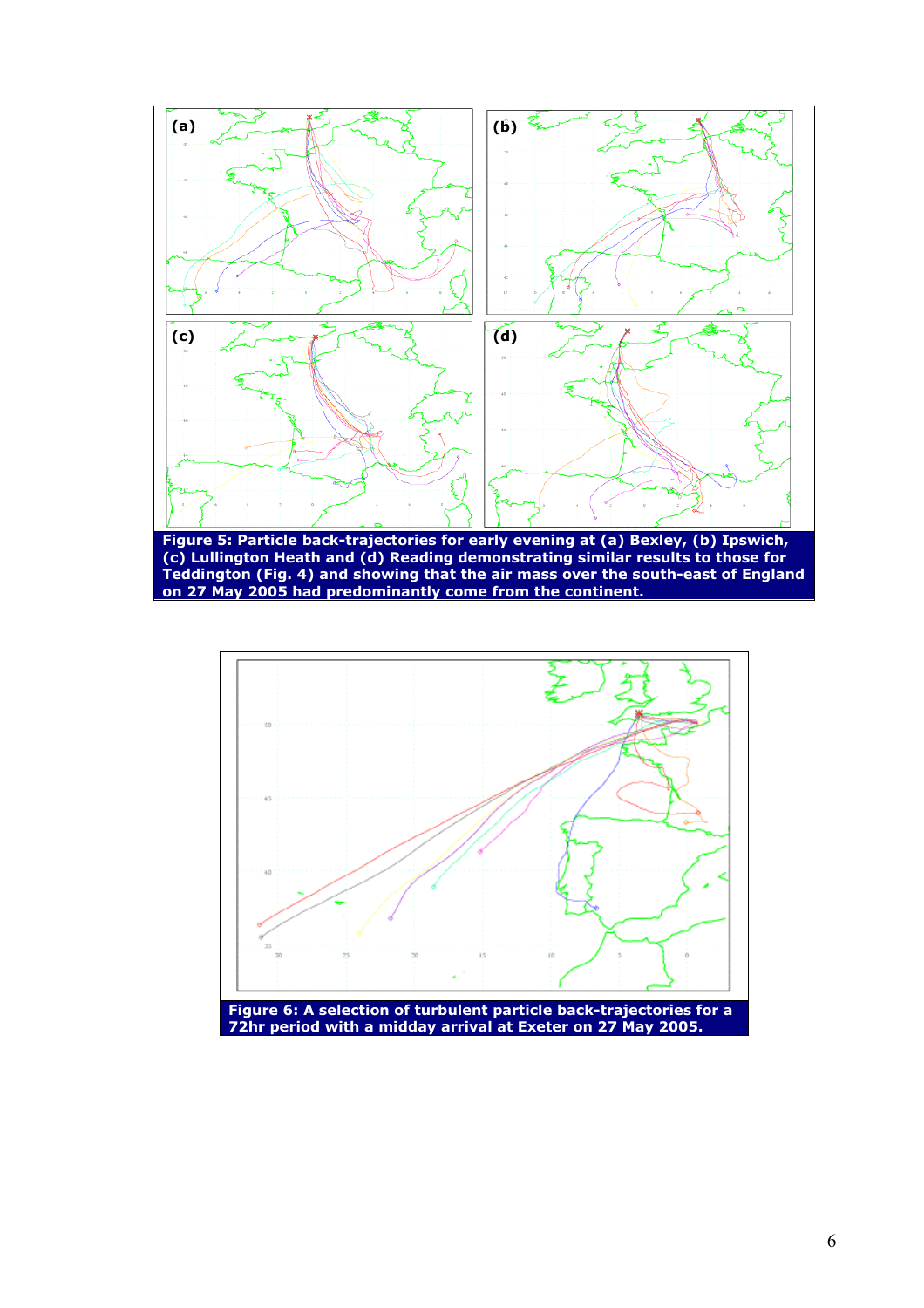

Reanalysis met Trajectory model results for both 1200 and 1800 concur with the general picture from the turbulent particle trajectories that the air mass over south-east England came from France (Fig. 8), whilst that over the south-west was cleaner. This provides some confidence in the current Trajectory model. The results from the two different trajectory times are generally similar at each location.



Both types of trajectory results are consistent with the meteorology at the time (Fig. 9) and the locations of increased levels of ozone pollution across the UK appear to have been strongly influenced by the position of the front over the south of the country. The predicted position of this front in the forecast meteorology used to initiate the Air Quality model on 26 May 2005 would have had a strong impact on the forecast trajectories.

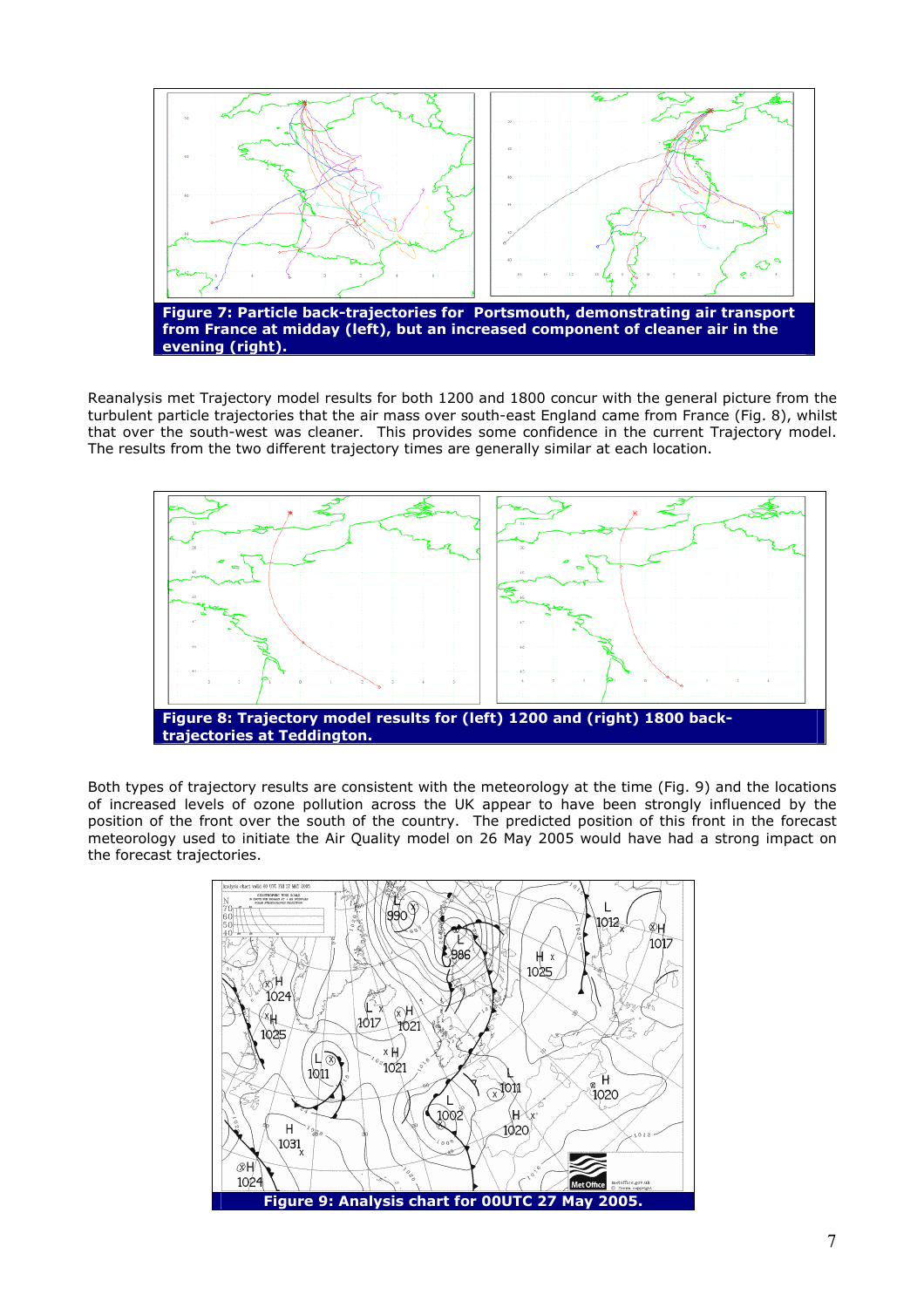## **EPISODE ACROSS LOCAL NETWORKS**

The influence of UK emissions on the episode has been investigated by examining ozone levels on a cross section of the Greater London Urban Area. In contrast with the ozone episode in 2004, the influence of UK emissions on daily maximum hourly concentrations over the episode is unclear. The one-day ozone episode was also measured across the three local networks in the South East and Greater London: Kent Air Quality Network, the HBAPMN $<sup>1</sup>$  and the London AQ Network.</sup>

As can be seen in figure 10, Folkestone Suburban and Luton Background stations in the Kent Air Quality Network measured levels above defra's HIGH band for one and two hours respectively. In the HBAPMN, Mid Beds Silsoe (Rural) reached HIGH band during two hours (see figure 11).





<sup>1</sup> Herts. & Beds. Air Pollution Monitoring Network - http://www.seiph.umds.ac.uk/hbnet.htm

 $\overline{a}$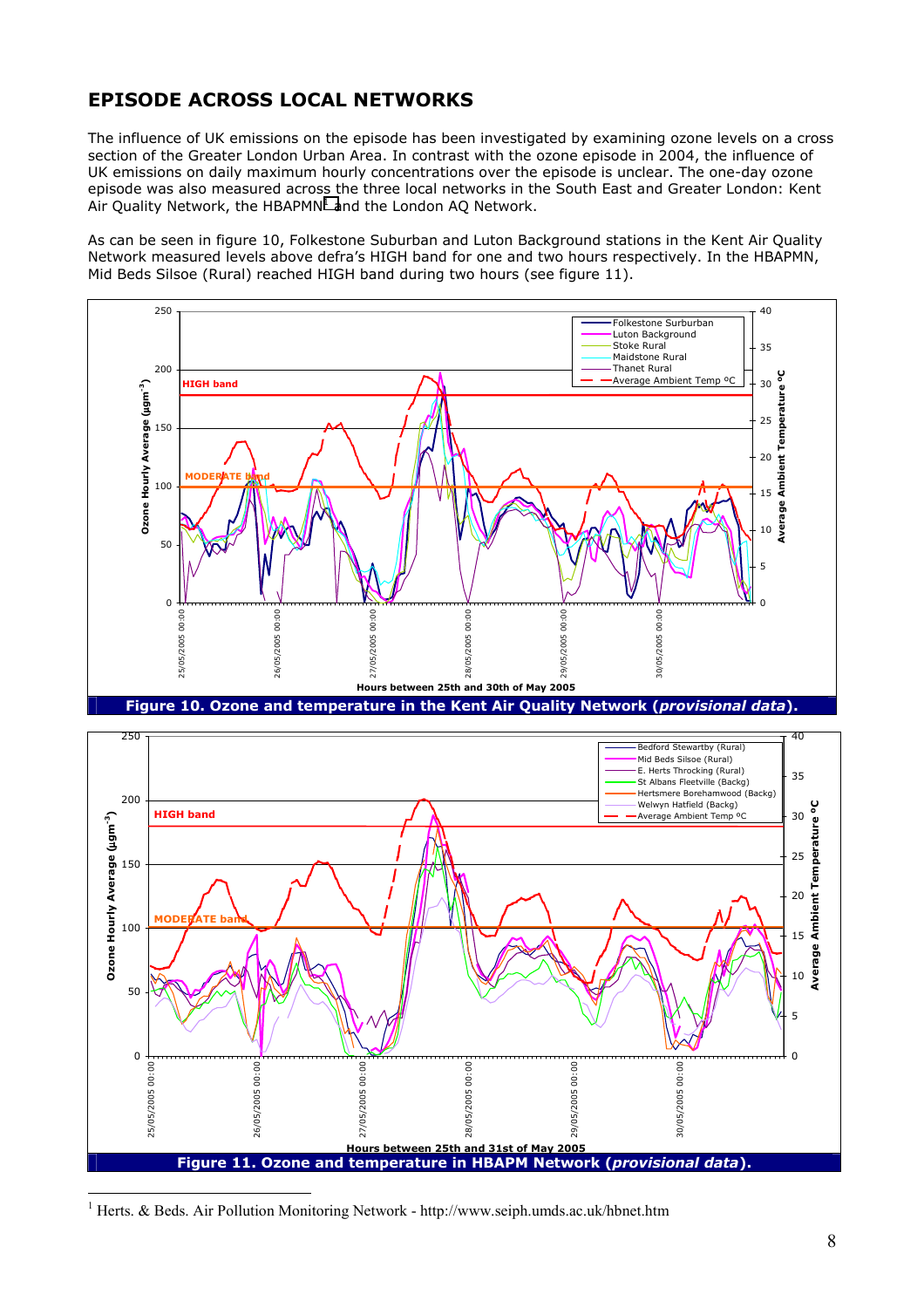In the London AQ Network, four stations out of twenty-four stations with valid data reached above defra's HIGH band. These include Bromley 5, Bexley 8, Tower Hamlets 1 and Greenwich 4 (see Table 2). For the London AQ Network, plots like figure 10 and 11 have not been drawn as hourly data was not downloadable from the website.

#### **Table 2. Maximum Ozone hourly average between 25th and 30th of May 05 in the London AQ Network in defra's Moderate and above band.**

| <b>SiteCode</b> | <b>SiteName</b>                          | <b>Maximum daily hour average</b><br>$(\mu$ gm <sup>-3</sup> ) ( <i>provisional data</i> ) |
|-----------------|------------------------------------------|--------------------------------------------------------------------------------------------|
| <b>BY5</b>      | <b>Bromley 5 - Biggin Hill</b>           | 187*                                                                                       |
| <b>BX8</b>      | <b>Bexley 8 - Thames Rd South</b>        | 184*                                                                                       |
| TH1             | <b>Tower Hamlets 1 - Poplar</b>          | 180*                                                                                       |
| GR4             | <b>Greenwich 4 - Eltham</b>              | 180*                                                                                       |
| RI <sub>2</sub> | Richmond 2 - Barnes Wetlands             | 178                                                                                        |
| GB <sub>6</sub> | Greenwich Bexley 6 - A2 Falconwood       | 176                                                                                        |
| HS <sub>2</sub> | Hounslow 2 - Cranford                    | 176                                                                                        |
| KC1             | Kens and Chelsea 1 - North Kensington    | 176                                                                                        |
| CR <sub>3</sub> | Croydon 3 - Thornton Heath               | 169                                                                                        |
| ST <sub>3</sub> | Sutton 3 - Carshalton                    | 168                                                                                        |
| RB1             | Redbridge 1 - Perth Terrace              | 162                                                                                        |
| EN3             | Enfield 3 - Salisbury School Ponders End | 157                                                                                        |
| LW1             | Lewisham 1 - Catford                     | 152                                                                                        |
| BX7             | Bexley 7 - Thames Rd North               | 146                                                                                        |
| EA1             | Ealing 1 - Ealing Town Hall              | 146                                                                                        |
| WA2             | Wandsworth 2 - Town Hall                 | 144                                                                                        |
| CT1             | City of London 1 - Senator House         | 143                                                                                        |
| HG <sub>2</sub> | Haringey 2 - Priory Park                 | 142                                                                                        |
| KT1             | Kingston 1 - Chessington                 | 141                                                                                        |
| HK4             | Hackney 4 - Clapton                      | 134                                                                                        |
| SK <sub>1</sub> | Southwark 1 - Elephant and Castle        | 134                                                                                        |
| EA <sub>2</sub> | Ealing 2 - Acton Town Hall               | 128                                                                                        |

*\* Highlighted in bold those stations in defra's HIGH BAND*